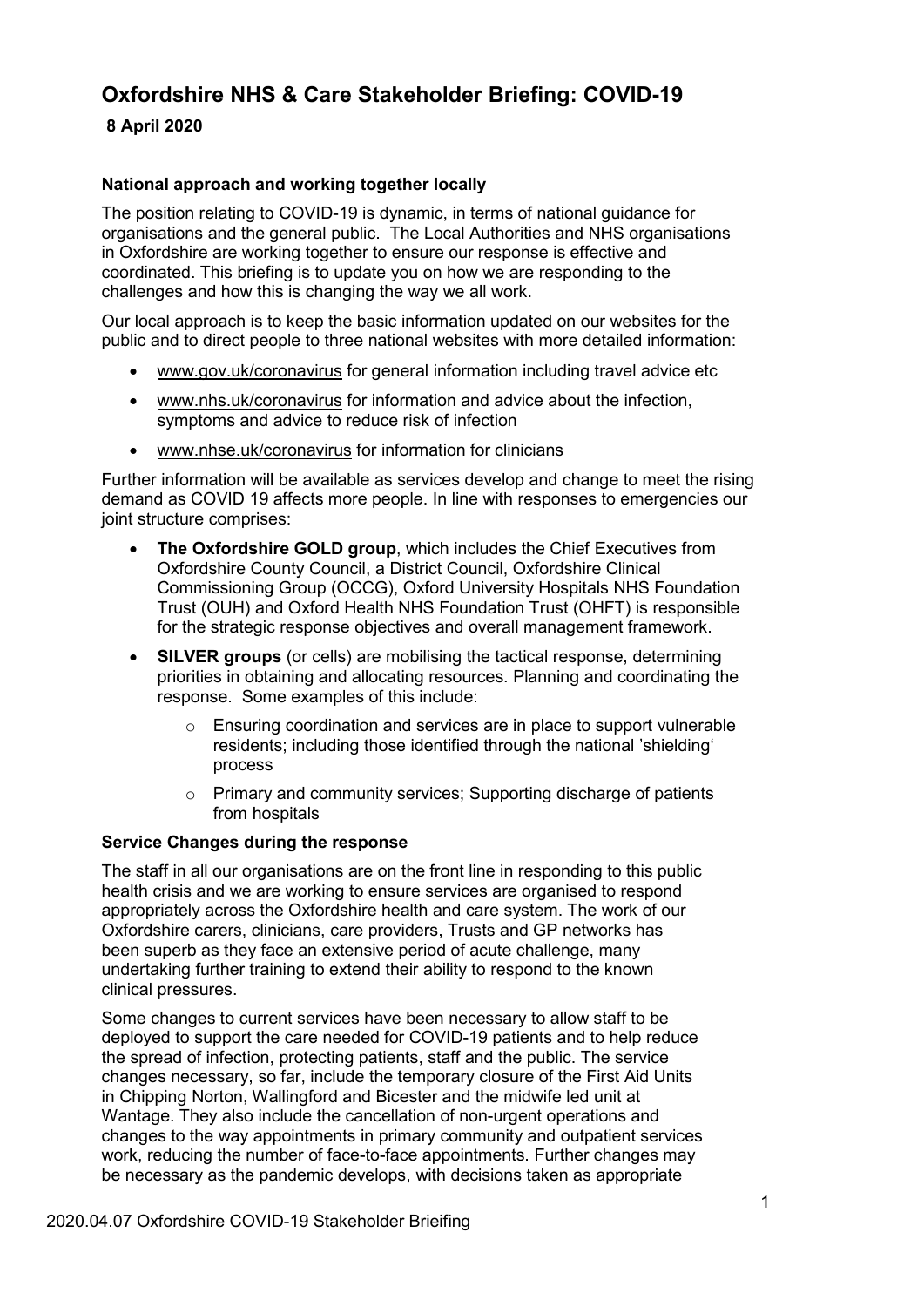and communicated to patients and the public.

## **Local Authorities**

All Oxfordshire Local Authorities are working hard to maintain frontline council services and their websites are updated regularly with information.

The most vulnerable residents across Oxfordshire will have recently received correspondence from the NHS identifying them as high risk and advising them to strictly self-isolate for 12 weeks.

This long term restriction may cause additional concerns for those people without any nearby support. Oxfordshire County Council and the District Councils have worked with volunteer and community organisations to ensure shielded residents without a support network have a simple point of contact for help.

A new, dedicated phone line provides access to a central team to who will be able to offer advice on a range of issues, and is operational from 8.30am to 8pm Monday to Friday, and 9pm – 5pm Saturday and Sunday on 01865 897820 or email [shield@oxfordshire.gov.uk](mailto:shield@oxfordshire.gov.uk)

For residents in Oxford City the contact line is 01865 249811 between 8am and 5pm or go to [www.oxford.gov.uk/CommunityAssistance](http://www.oxford.gov.uk/CommunityAssistance)

For those residents who are not in a high risk category but still need support, there are a number of initiatives taking place across the county, many of which, can be found on [Oxfordshire All In](https://www.oxfordshireallin.org/) or [Oxford Together.](https://www.oxfordhub.org/oxford-together) Alternatively residents can call the city and district councils directly for more information on community support.

Many schools, early years and childcare settings are closed until further notice, but some are staying open for children of key workers and vulnerable children, including during the Easter holidays. If anyone in your area needs help to finding a school place please ask them to email [Schoolplaceavailability@oxfordshire.gov.uk](mailto:Schoolplaceavailability@oxfordshire.gov.uk).

Details of open early year providers are [here](https://fisd.oxfordshire.gov.uk/kb5/oxfordshire/directory/advice.page?id=xLH8ccuz2gs). If anyone is having difficulty finding a suitable early years place the Family Information Service team on 01865 323332 or email [fis.enquiries@oxfordshire.gov.uk](mailto:fis.enquiries@oxfordshire.gov.uk)

# **Primary Care**

There has been a great response from primary care which has radically changed the way GP practices are working. Total triage is in place with all patients instructed to phone their practice first. Appointments are being conducted via video consultations, online consultations and over the phone wherever possible and only those patients who really need to attend a GP surgery in person are being asked to do so.

Oxfordshire Clinical Commissioning Group (OCCG) staff have supported primary care to ensure practices have access to the information and equipment they need. Daily bulletins are being issued to practices with key information to support them in caring for their patients. In addition, a primary care portal has been focussed on COVID-19 and is the central repository for all the information and guidance coming from across the Oxfordshire system and nationally.

# **Primary care and community services**

Oxfordshire is also making good progress in the set-up of COVID-19 Assessment, Liaison and Monitoring (CALM) clinics across the county. This programme is known publicly as *Patient Care during Coronavirus*. The CALM programme is bringing together the people and resources of the Oxfordshire GP practices, Primary Care Networks, GP federations, acute and community teams from OHFT and OUH, supported by OCCG, Oxfordshire County Council and other partners, into one co-ordinated team effort.

CALM consists of:

• **Clinics** across the county – sometimes referred to as 'hot hubs'. The aim is to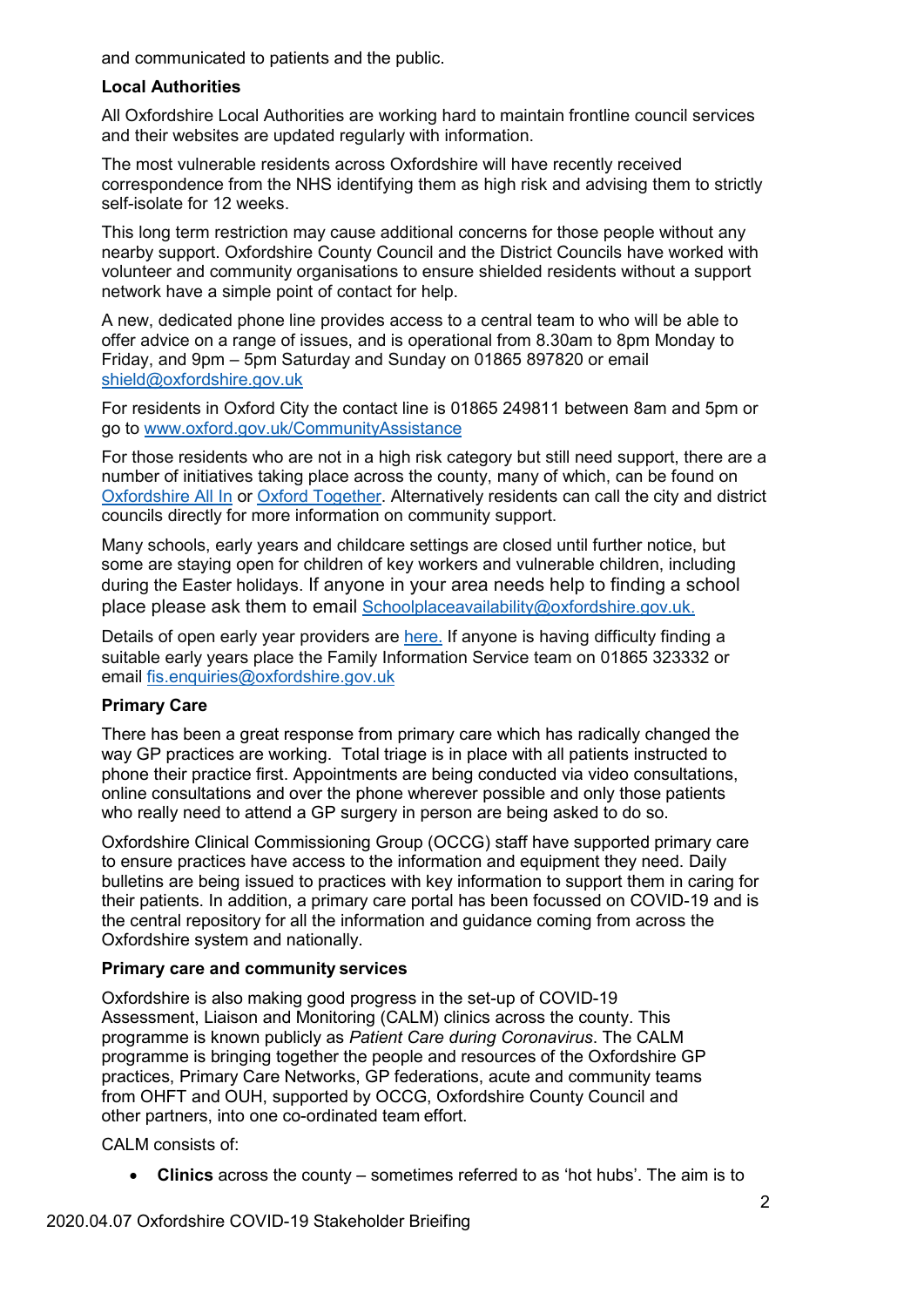have dedicated sites for suspected COVID patients to minimise, as much as possible, the exposure of patients and staff at other sites

- **Home visiting service** for COVID patients
- **A central access point** to offer support and advice for all the clinics.

Information about how to access GP services appropriately during the pandemic is available [here](https://www.oxfordshireccg.nhs.uk/news/save-lives-stay-at-home-and-use-nhs-services-responsibly-during-the-coronavirus-pandemic/107438)

## **Oxford Health NHS Foundation Trust: Mental Health Services**

The Trust's priority is to minimise disruption to patients and to communicate to them how to access services during this very challenging period.

Teams are prioritising emergency and urgent work over routine work. The majority of appointments are taking place digitally or over the phone. This includes new assessments as well as ongoing support and treatment for existing patients. At present, the service is only offering face to face appointments for urgent and emergency referrals (if these cannot be done over the phone or digitally), with appropriate use of PPE where indicated.

The urgent care pathway, which includes liaison services in acute hospitals, Street Triage and Crisis team is operational and Oxfordshire Safe Havens remains open.

The inpatient service is functioning with restrictions on visits and leave.

The Talking Space Plus service's Improving Access to Psychological Therapies groups/courses are being delivered digitally by Microsoft Teams (similar to FaceTime). Individual treatment delivery is using digital channels and/or telephone. No face to face appointments are being offered. Oxfordshire CAMHS pathways for children and young people are operational.

Oxford Health has developed written and video materials for the general public on social isolation, anxiety about COVD-19 and maintaining wellbeing, which are on its website. This website is also regularly updated with essential information.

#### **Community Learning Disabilities (LD) Services**

These services are still open for referrals, which are being screened and assessments are being conducted remotely via phone or virtually (dependant on preference) wherever possible. Existing clients have been reviewed to identify those with underlying health conditions - at particular risk due to COVID-19 - and those with limited social supports. The LD team is in regular telephone contact with these people and sharing COVID-19 easy read information in relation to the pandemic.

Telephone support is open for families/carers/providers to advise how to manage behavioural difficulties and change in routine to support with social distancing.

# **Oxford University Hospitals NHS Foundation Trust (OUH)**

OUH has been refocusing clinical capacity on the management of the COVID-19 priority patients, establishing separate wards and increasing critical care capacity. By 27 March 2020 all patients who were medically fit to go home were discharged as per national guidance. These patients will be supported in the community by primary and community care colleagues.

As part of OUH's COVID-19 Plan it has stopped all routine referrals into the Trust. Wherever possible, OUH will be moving to 'virtual clinics' for outpatients where clinically appropriate. All routine elective outpatient appointments and routine day case and inpatient elective surgery for adults and children have been postponed. Patients are being contacted to inform them how this affects any appointments they have. [Updates to services are available on a COVID-19 page of the OUH website.](https://www.ouh.nhs.uk/covid-19/)

To help reduce the risk of spreading the infection among patients, staff and the public, there is limited visiting allowed with more details explained on the OUH website.